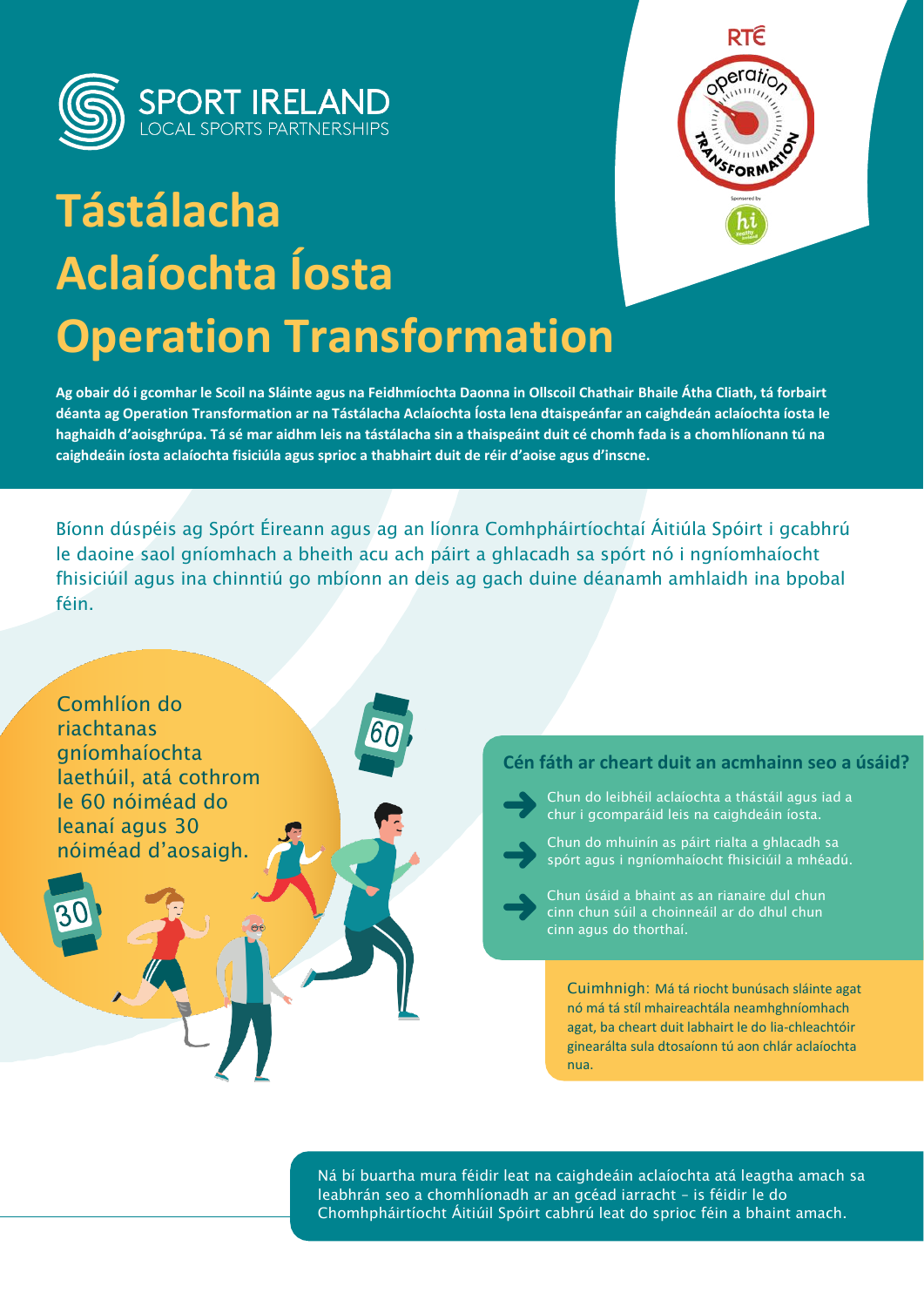



l.

l. l<br>E  $\overline{a}$ l. l

# **TÁSTÁIL TOMHAIS CHOIMLÍNE**

*TABHAIR FAOI DEARA: Le haghaidh na tástála seo, beidh ort do choimlíne AGUS d'airde a thomhas chun léamh cruinn a fháil.*

#### **Cad a theastaíonn uaim?**

• Téip tomhais

#### **Cad a theastaíonn uaim a dhéanamh?**

- Cuir téip tomhais thart ar do choim, leath bealaigh idir bun d'easnacha agus barr do chromán.
- Análaigh amach go nádúrtha sula dtógann tú an tomhas.
- Taifead an tomhas ina cheintiméadair nó ina orlaí, agus déan dhá thaifeadadh chun cruinneas a chinntiú.
- Má theastaíonn cabhair uait, iarr ar pháirtnéir/ar bhall teaghlaigh an tomhas a thógáil. Cuir do lámha ar do ghuaillí urchomhaireacha agus lig don duine an tomhas a thógáil.
- Más mó do choim ná 102 cm/40 orlach i gcás fear, nó 94 cm/37 n-orlaí i gcás ban, molaimid duit iarraidh ar ghairmí do choim a thomhas.

#### **Caighdeáin aclaíochta íosta de réir aoise:**

| <b>TÁSTÁIL TOMHAIS CHOIMLÍNE</b> |                                                         |  |  |  |
|----------------------------------|---------------------------------------------------------|--|--|--|
| Aoiseanna                        | Fir agus Mná                                            |  |  |  |
| Gach aois                        | An choimlíne gan a bheith níos mó ná leath fhad d'airde |  |  |  |

# **TÁSTÁIL BRÚ ANÍOS**

#### **Brú Aníos Iomlán: Cad a theastaíonn uaim a dhéanamh?**

- Mar shuíomh tosaithe, bíodh do bhéal fút agus cothromaigh do mheáchan idir do lámha agus do chosa, agus do ghéaga á gcoinneáil díreach agat. Coinnigh do chorp docht agus díreach, agus bíodh do lámha thart ar leithead na nguaillí óna chéile.
- Ísligh do chorp go dtí go bhfuil do chliabhrach in aice an urláir ag bun na gluaiseachta. Coinnigh uachtar do ghéag comhthreomhar leis an talamh agus fill ar an suíomh tosaithe.

#### **Brú Aníos leis na Glúine: Cad a theastaíonn uaim a dhéanamh?**

- Téigh ar do ghlúine ar an urlár. Coinnigh do lámha ar an dá thaobh den chliabhrach agus coinnigh do dhroim díreach.
- $\cdot$  Ísligh do chliabhrach i dtreo an urláir agus chuig an leibhéal céanna gach uair go dtí go bhfuil d'uillinneacha ar dronuillinn lena chéile nó go dtí go dteagmhaíonn do chliabhrach leis an talamh.

#### **Cad a theastaíonn uaim a dhéanamh?**

• Déan a oiread brúnna aníos agus is féidir leat agus comhair an líon a dhéanann tú.

#### **Faisnéis Bhreise (Oiriúnuithe)**

• Más gá, déan brú aníos ach seasamh cúpla troigh amach ó bhalla. Cuir do lámha ar an mballa os do chomhair, agus iad pas beag níos leithne ná leithead na nguaillí óna chéile.

#### **Caighdeáin aclaíochta íosta de réir aoise:**

| <b>TÁSTÁIL BRÚ ANÍOS</b> |     |     |  |  |  |  |
|--------------------------|-----|-----|--|--|--|--|
| Aois                     | Fir | Mná |  |  |  |  |
| $20 - 29$                | 21  | 14  |  |  |  |  |
| $30 - 39$                | 16  | 12  |  |  |  |  |
| $40 - 49$                | 12  | 10  |  |  |  |  |
| $50 - 59$                | 9   | 6   |  |  |  |  |
| $60 - 69$                | 7   | 4   |  |  |  |  |
| $70 - 79$                | 5   | 3   |  |  |  |  |
| $80+$                    |     | ำ   |  |  |  |  |





Brú Aníos leis na Glúine

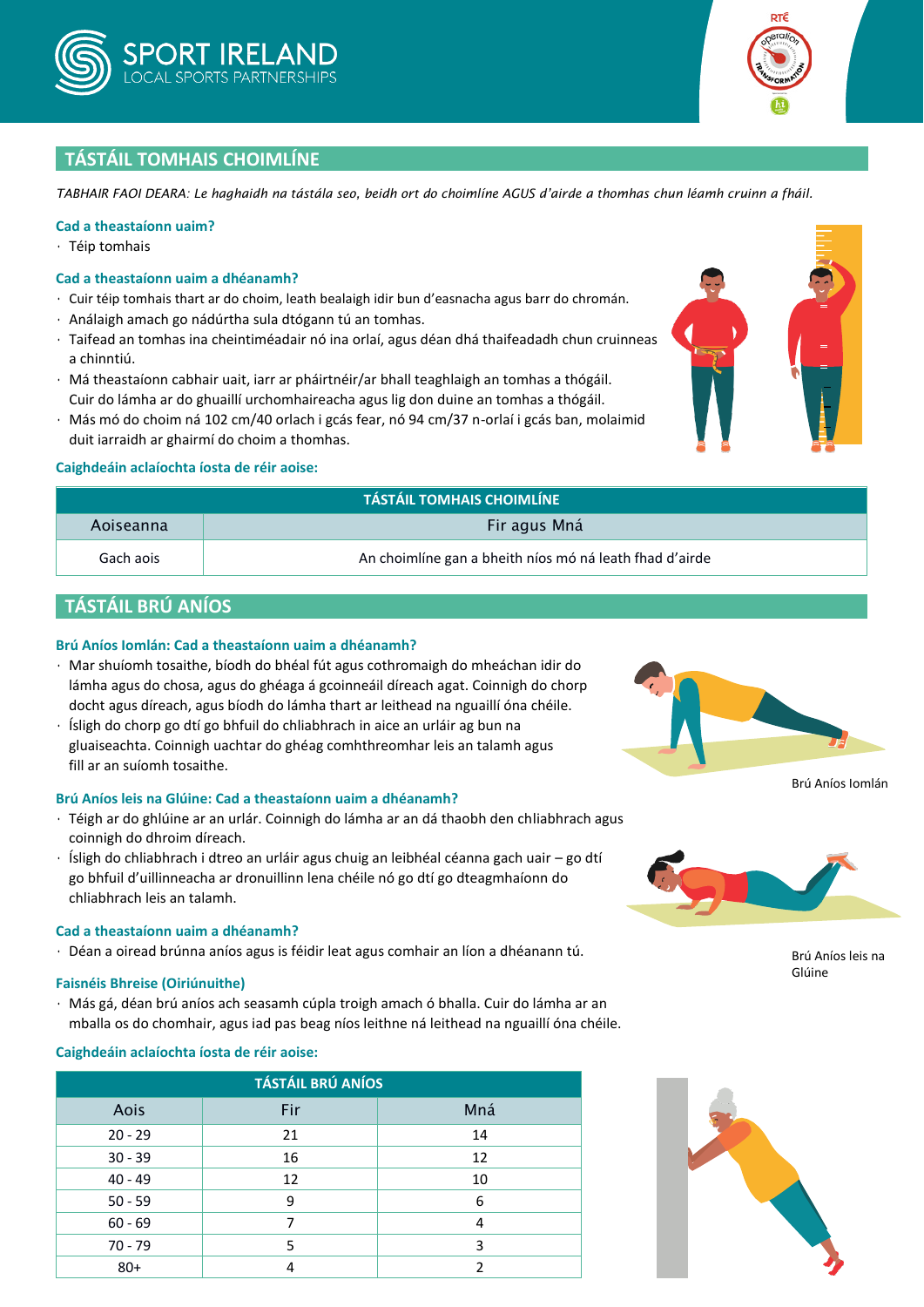



### **Cad a theastaíonn uaim?**

• Stopuaireadóir

#### **Cad a theastaíonn uaim a dhéanamh?**

- Bain do bhróga agus do stocaí díot.
- Cuir do ghéaga thar a chéile. Ardaigh do chos roghnaithe agus fan sa seasamh sin ar feadh 30 soicind, agus do shúile á gcoinneáil ar oscailt agat (déan é sin chun a chinntiú gur féidir leat an chuid eile den tástáil a dhéanamh).
- Déan arís é ar feadh 30 soicind, agus do shúile á gcoinneáil dúnta agat.
- Tá an t-am istigh nuair a théann tú ó do chothromaíocht/ má bhogann tú do chos seasaimh/ má osclaíonn tú do shúile/ má bhuaileann do chos an t-urlár.

#### **Faisnéis Bhreise (Oiriúnuithe)**

• Bain triail as 10 gcéim a thógáil i líne dhíreach idir dhá phointe, agus do shúile á gcoinneáil ar oscailt agat, chun do chothromaíocht a thástáil. Bain úsáid as téip tomhais mar threoir chun siúl.

#### **Caighdeáin aclaíochta íosta de réir aoise:**

| <b>TÁSTÁIL COTHROMAÍOCHTA</b> |                           |                           |  |  |  |  |  |  |
|-------------------------------|---------------------------|---------------------------|--|--|--|--|--|--|
| Aois                          | Fir (léirithe i soicindí) | Mná (léirithe i soicindí) |  |  |  |  |  |  |
| $20 - 29$                     | 8                         | 8                         |  |  |  |  |  |  |
| $30 - 39$                     |                           |                           |  |  |  |  |  |  |
| $40 - 49$                     | 6                         | 6                         |  |  |  |  |  |  |
| $50 - 59$                     | 5                         |                           |  |  |  |  |  |  |
| $60 - 69$                     | 4                         |                           |  |  |  |  |  |  |
| $70 - 79$                     | 3                         | ว                         |  |  |  |  |  |  |
| $80+$                         |                           |                           |  |  |  |  |  |  |



Faigh spás glan ar an urlár/talamh atá saor ó bhacainní

## **TÁSTÁIL SUÍ GO SEASAMH**

#### **Cad a theastaíonn uaim?**

• Cathaoir a bhfuil droim díreach aici agus nach bhfuil tacaí uillinne aici (i.e. cathaoir chistine).

#### **Cad a theastaíonn uaim a dhéanamh?**

- Suigh ar lár na cathaoireach.
- Cuir do lámha ar an ngualainn urchomhaireach, agus iad curtha thar a chéile ag na rostaí.
- Coinnigh do chosa cothrom ar an urlár, coinnigh do dhroim díreach, agus coinnigh do ghéaga ar do chliabhrach.
- Ag tosú duit, ardaigh go dtí go bhfuil tú i do sheasamh go hiomlán agus ansin suigh síos an athuair.
- Déan arís é ar feadh 30 soicind, agus tú ag comhaireamh an lín uaireanta a sheasann tú suas.

#### **Faisnéis Bhreise (Oiriúnuithe)**

• Bain úsáid as droim cathaoireach/fráma siúil agus beir ar an droim nó ar an bhfráma le do lámha chun cabhrú leat, más gá.

#### **Caighdeáin aclaíochta íosta de réir aoise:**

| <b>TÁSTÁIL SUÍ GO SEASAMH</b> |     |     |  |  |  |  |  |
|-------------------------------|-----|-----|--|--|--|--|--|
| Aois                          | Fir | Mná |  |  |  |  |  |
| $20 - 29$                     | 24  | 23  |  |  |  |  |  |
| $30 - 39$                     | 22  | 21  |  |  |  |  |  |
| $40 - 49$                     | 20  | 19  |  |  |  |  |  |
| $50 - 59$                     | 18  | 17  |  |  |  |  |  |
| $60 - 69$                     | 16  | 15  |  |  |  |  |  |
| $70 - 79$                     | 14  | 13  |  |  |  |  |  |
| $80+$                         | 10  |     |  |  |  |  |  |